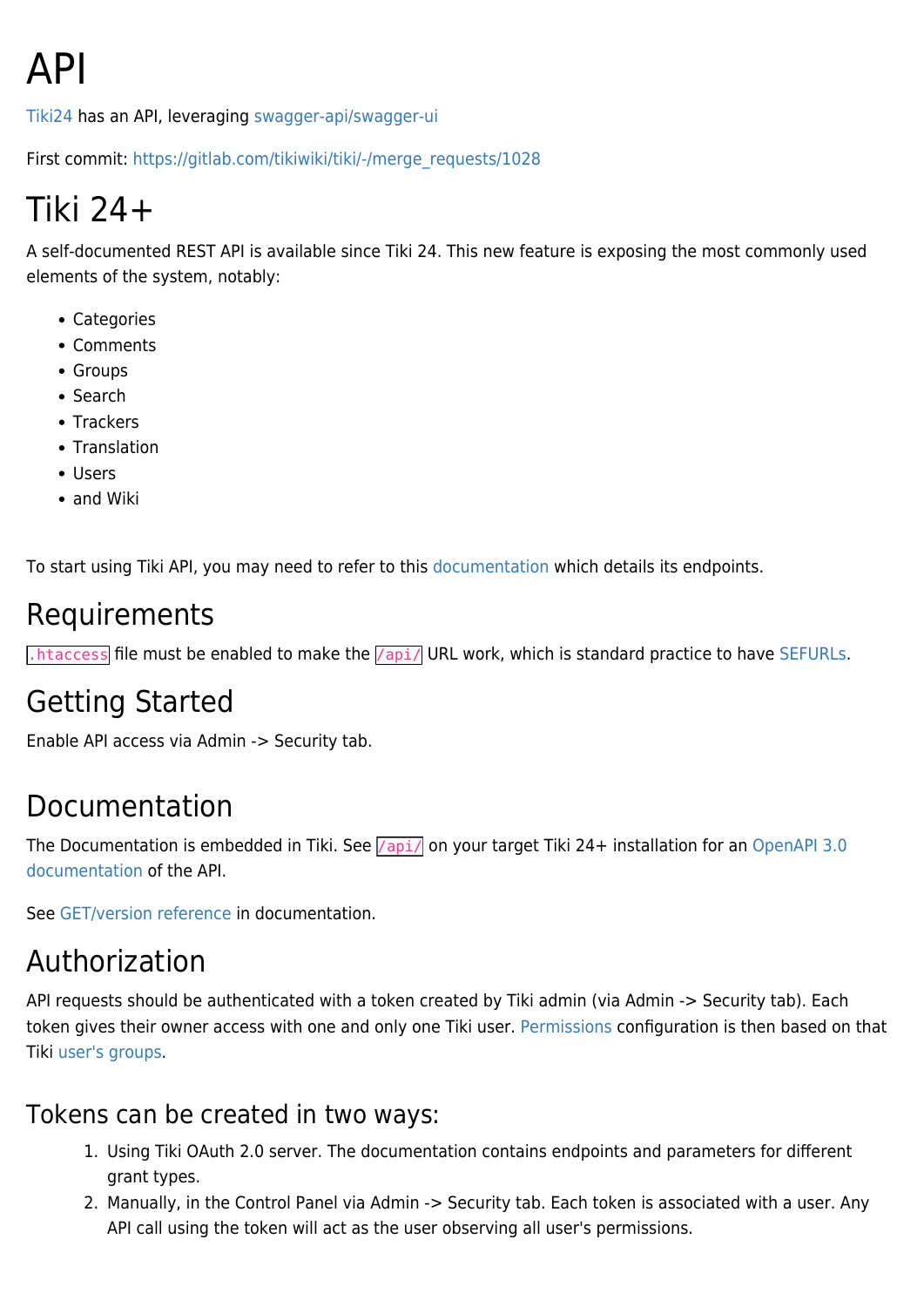| <b>General Security</b> |                   | <b>Spam Protection</b>                                                          | Search results                                                                                                 | <b>Site Access</b> | <b>Tokens</b>   | <b>OpenPGP</b> | No Tabs       |
|-------------------------|-------------------|---------------------------------------------------------------------------------|----------------------------------------------------------------------------------------------------------------|--------------------|-----------------|----------------|---------------|
| <b>Encryption</b>       | <b>API</b>        |                                                                                 |                                                                                                                |                    |                 |                |               |
|                         |                   |                                                                                 |                                                                                                                |                    |                 |                |               |
| <b>O</b> Tip            |                   |                                                                                 |                                                                                                                |                    |                 |                | $\times$      |
|                         |                   | configure here and manage clients here.<br>API documentation is available here. | Enable API access and manage authentication tokens here. In addition, you can use Tiki as an OAuth 2.0 server, |                    |                 |                |               |
| API access              |                   |                                                                                 | <b>2 9 5</b> advanced                                                                                          |                    |                 |                |               |
|                         |                   |                                                                                 |                                                                                                                |                    |                 |                |               |
|                         | <b>Token</b>      | User                                                                            | Valid until<br><b>Hits</b>                                                                                     | Created            | <b>Modified</b> | Edit           | <b>Delete</b> |
|                         | No records found. |                                                                                 |                                                                                                                |                    |                 |                |               |

Using Tiki as OAuth 2.0 server or Create a user token

### OAuth 2.0 Server

[OAuth 2](https://oauth.net/2/) provides authorization flows for third-party applications.

Authorization flow can be:

- 1. Machine-to-machine use client authorization grant type. Send your credentials directly to access token endpoint to retrieve the access token.
- 2. End-user-to-machine use auth flow grant type. Start by sending the user to authorize endpoint. This allows Tiki to ask target user for permission to grant access token with their user privileges. Once agreed, user is redirected back to your app/web app/machine where you do a machine-to-machine request to access token endpoint to get the actual access token.

Access tokens generated by Tiki OAuth server are JWT encoded.

### Tiki Restful API Coverage

[CRUD operations\(](https://en.wikipedia.org/wiki/Create,_read,_update_and_delete)Create, Read, Update and Delete) are available for Category, Comments, Groups, Trackers/Fields/Items, Users and Wiki pages.

The endpoints include:

- 1. Authorization flow.
- 2. API version.
- 3. Category: Object categorization and and CRUD.
- 4. Comments: Thread locking, moderation and CRUD.
- 5. Groups: User association and CRUD.
- 6. Search index rebuild and lookup.
- 7. Trackers/Fields/Items: Special features like dump/export, clone, duplicate, clear and CRUD.
- 8. Manage object translations.
- 9. User registration and CRUD operations, messaging and emailing wiki pages.
- 10. Wiki pages: Locking and parsing/display and CRUD.

Major items in wishlist for next versions of the API: